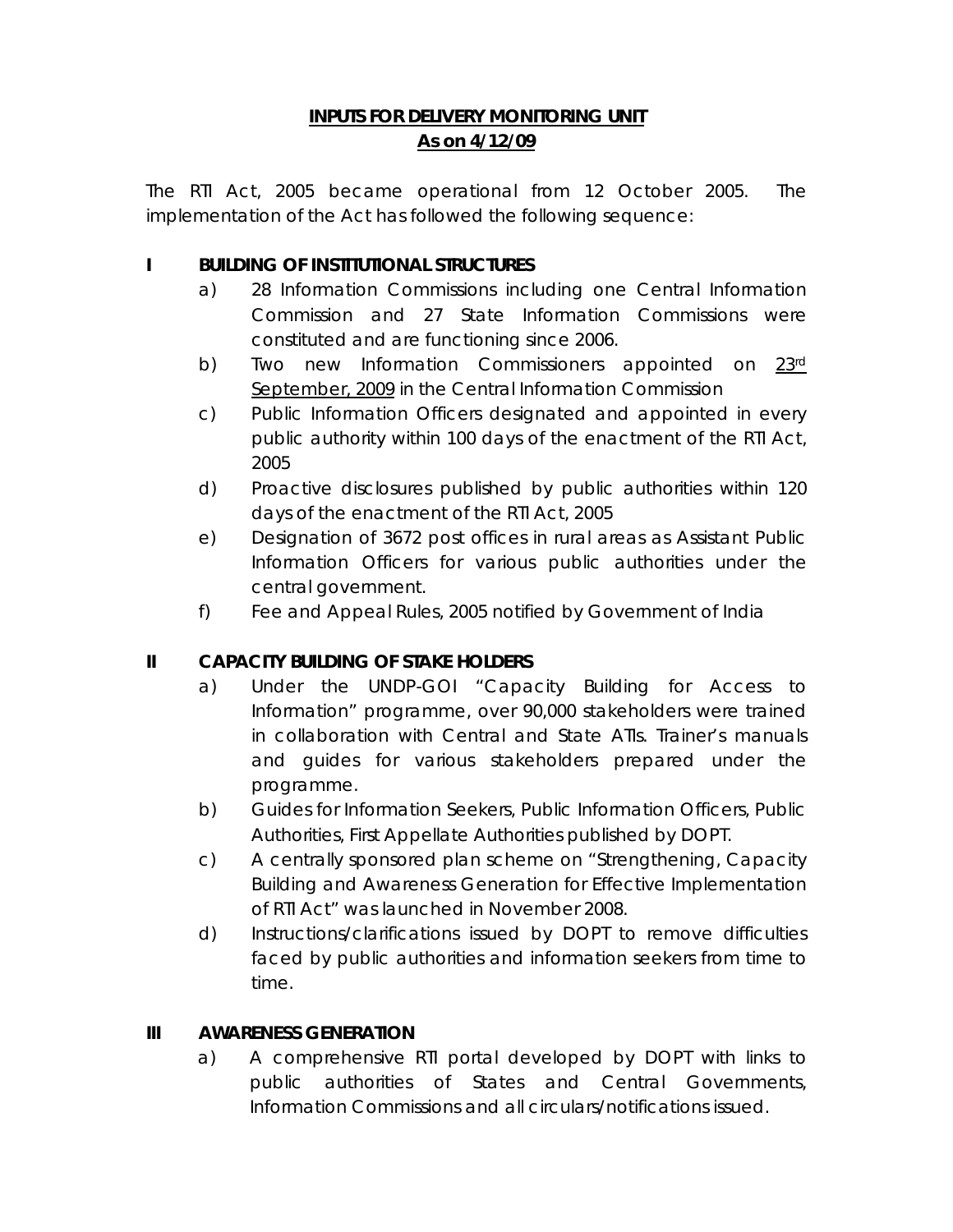- b) RTI Week celebrated from 6<sup>th</sup> October to 12<sup>th</sup> October, 2009
- c) Audio Visual publicity campaign launched from  $31<sup>st</sup>$  July to 09<sup>th</sup> August 2009 and 6th October, 2009 to 15th October, 2009.
- c) Posters on RTI displayed in 35000 rural post offices in 8 States from 01st July 2009.
- d) On line certificate course on RTI launched on 07th September 2009. 1452 registrations received for the course of which 543 are from the non-government/private sectors. 5 Batches already completed.
- e) Consultation on current issues on RTI organised on 14th October 2009 at New Delhi for Chief Information Commissioners and Information Commissioners from Central and State Information Commissions. MOS (PP) inaugurated the consultation.
- e) A Consolidated Guide on RTI released for all stakeholders on 14th October, 2009 by MOS (PP). Guides forwarded to all stakeholders.
- f) International Consultation on RTI organised under the UNDP-GOI programme on "Capacity Building for Access to Information" on 8-9th October 2009 at Bengaluru.
- g) 5 days training (16<sup>th</sup>-20<sup>th</sup> November, 2009) on Access to Information organised by ISTM at New Delhi for the South Asia Region in collaboration with Commonwealth Secretariat.

### **IV STAKEHOLDER ANALYSIS AND EVALUATION OF IMPLEMENTATION**

- a) A focused group discussion was held on 03rd February 2009 under the Chairmanship of Dr. E.S. Nachchiappan with activists and private citizens.
- b) An independent study on understanding the key issues and constraints in implementing the RTI Act, 2005 completed. Recommendations are being considered.

### **V LEGISLATIVE INTERVENTIONS**

- a) The Second Schedule relating to 'exempted organisations' to the RTI Act has been reviewed thrice. Further review is being considered.
- b) Disclosure of file notings allowed vide OM issued on 23rd June 2009.
- c) Rules for further disclosures under Section 4(1) (b) of the RTI Act, 2005 is under consideration.

...................